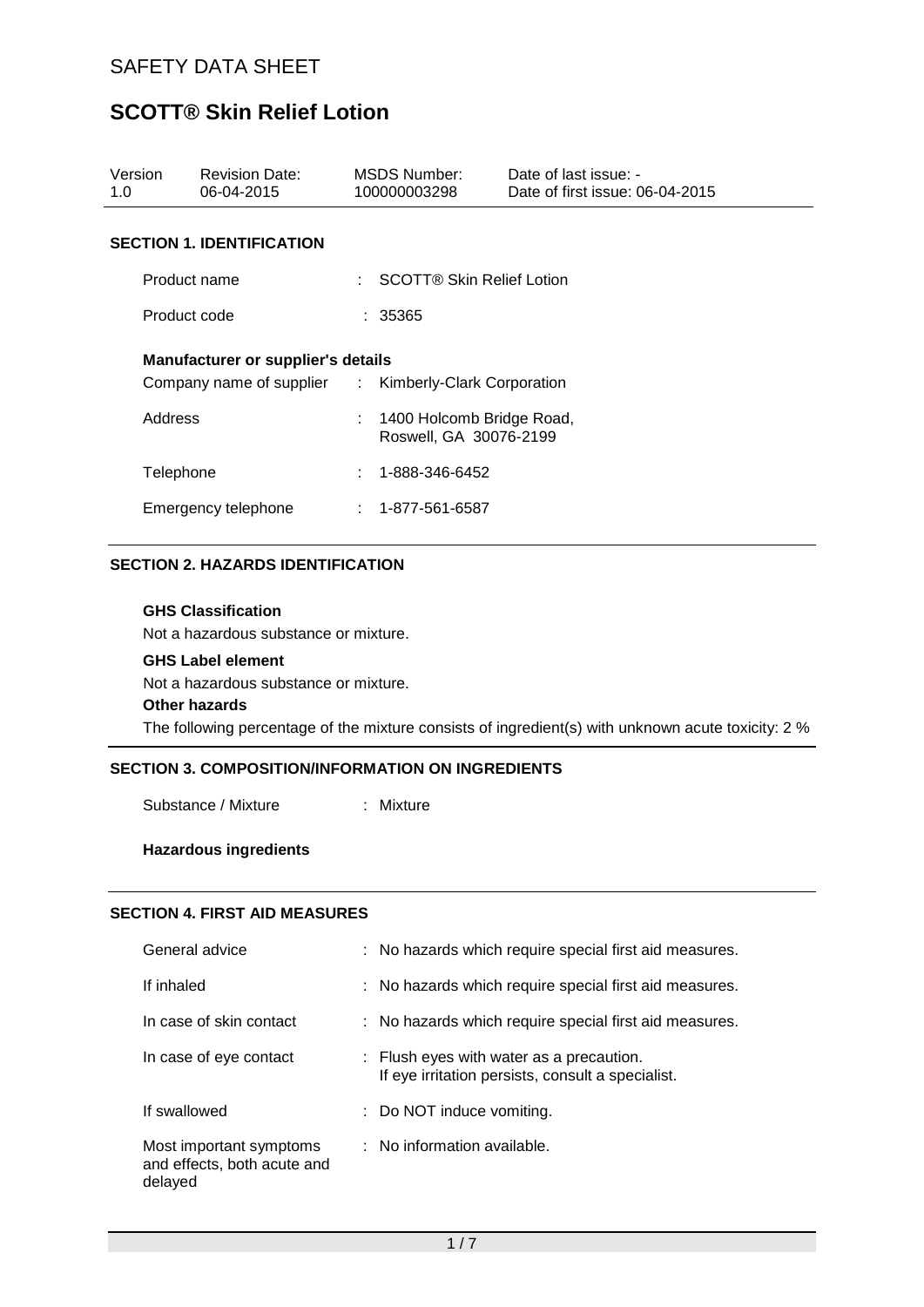| Version<br>1.0 |                                          | <b>Revision Date:</b><br>06-04-2015 |  | <b>MSDS Number:</b><br>100000003298 | Date of last issue: -<br>Date of first issue: 06-04-2015                                                               |  |
|----------------|------------------------------------------|-------------------------------------|--|-------------------------------------|------------------------------------------------------------------------------------------------------------------------|--|
|                |                                          | Notes to physician                  |  |                                     | : No hazards which require special first aid measures.                                                                 |  |
|                | <b>SECTION 5. FIRE-FIGHTING MEASURES</b> |                                     |  |                                     |                                                                                                                        |  |
|                |                                          | Suitable extinguishing media        |  |                                     | : Use extinguishing measures that are appropriate to local<br>circumstances and the surrounding environment.           |  |
|                | fighting                                 | Specific hazards during fire        |  | : No information available.         |                                                                                                                        |  |
|                | ucts                                     | Hazardous combustion prod-          |  | hydrocarbons (smoke).               | : Carbon monoxide, carbon dioxide and unburned                                                                         |  |
|                |                                          | Further information                 |  |                                     | : Fire residues and contaminated fire extinguishing water must<br>be disposed of in accordance with local regulations. |  |
|                | for fire-fighters                        | Special protective equipment        |  |                                     | : In the event of fire, wear self-contained breathing apparatus.                                                       |  |

### **SECTION 6. ACCIDENTAL RELEASE MEASURES**

| Personal precautions, protec-<br>tive equipment and emer-<br>gency procedures | : Material can create slippery conditions.              |
|-------------------------------------------------------------------------------|---------------------------------------------------------|
| Environmental precautions                                                     | : No special environmental precautions required.        |
| Methods and materials for<br>containment and cleaning up                      | : Wipe up with absorbent material (e.g. cloth, fleece). |

#### **SECTION 7. HANDLING AND STORAGE**

| Advice on protection against<br>fire and explosion | : Normal measures for preventive fire protection.                      |
|----------------------------------------------------|------------------------------------------------------------------------|
| Advice on safe handling                            | : No special handling advice required.                                 |
| Conditions for safe storage                        | : Keep container tightly closed in a dry and well-ventilated<br>place. |
| Materials to avoid                                 | : No special restrictions on storage with other products.              |

# **SECTION 8. EXPOSURE CONTROLS/PERSONAL PROTECTION**

# **Ingredients with workplace control parameters**

## **Personal protective equipment**

Respiratory protection : not required under normal use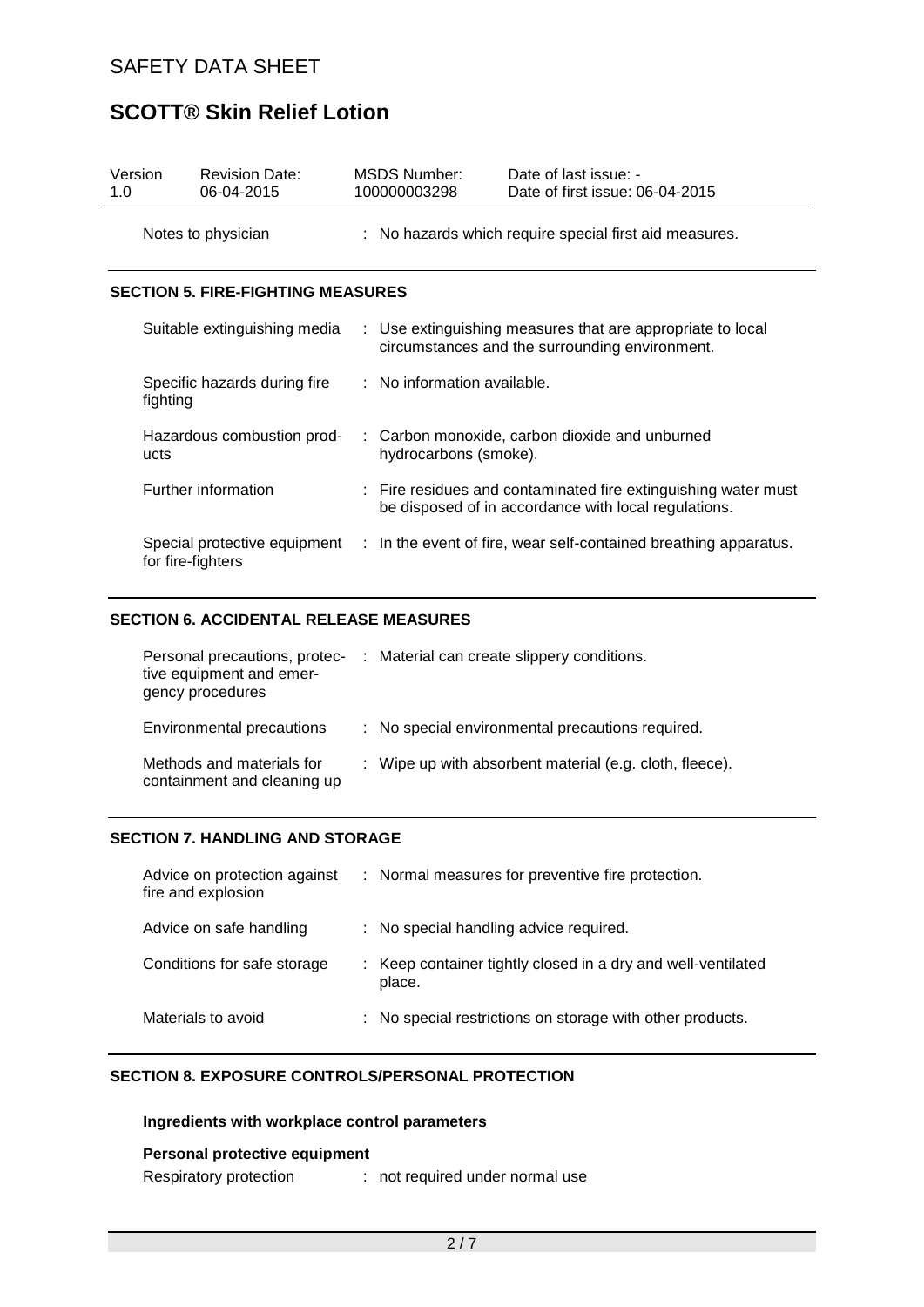| Version<br>1.0 | <b>Revision Date:</b><br>06-04-2015                |  | <b>MSDS Number:</b><br>100000003298                                | Date of last issue: -<br>Date of first issue: 06-04-2015 |  |
|----------------|----------------------------------------------------|--|--------------------------------------------------------------------|----------------------------------------------------------|--|
| Eye protection |                                                    |  | : not required under normal use<br>: not required under normal use |                                                          |  |
|                | Skin and body protection                           |  |                                                                    |                                                          |  |
|                | <b>SECTION 9. PHYSICAL AND CHEMICAL PROPERTIES</b> |  |                                                                    |                                                          |  |
|                | Appearance                                         |  | $:$ cream                                                          |                                                          |  |
| Color          |                                                    |  | : white                                                            |                                                          |  |
| Odor           |                                                    |  | : pleasant                                                         |                                                          |  |
| pH             |                                                    |  | $: 5.0 - 6.0$                                                      |                                                          |  |
|                | Flash point                                        |  | : does not flash                                                   |                                                          |  |

| Solubility(ies)<br>Solubility in other solvents | : partly soluble |
|-------------------------------------------------|------------------|
|                                                 |                  |

# **SECTION 10. STABILITY AND REACTIVITY**

| Reactivity                              | : Stable under recommended storage conditions.        |
|-----------------------------------------|-------------------------------------------------------|
| Chemical stability                      | : No decomposition if stored and applied as directed. |
| Possibility of hazardous reac-<br>tions | : No hazards to be specially mentioned.               |
| Conditions to avoid                     | $\therefore$ No data available                        |
| Incompatible materials                  | : None.                                               |
| Hazardous decomposition<br>products     | : Stable under recommended storage conditions.        |

## **SECTION 11. TOXICOLOGICAL INFORMATION**

#### **Acute toxicity**

# **Product:**

| Acute oral toxicity |  | : Acute toxicity estimate: $> 5,000$ mg/kg |
|---------------------|--|--------------------------------------------|
|                     |  | Method: Calculation method                 |

## **Skin corrosion/irritation**

#### **Product:**

Result: No skin irritation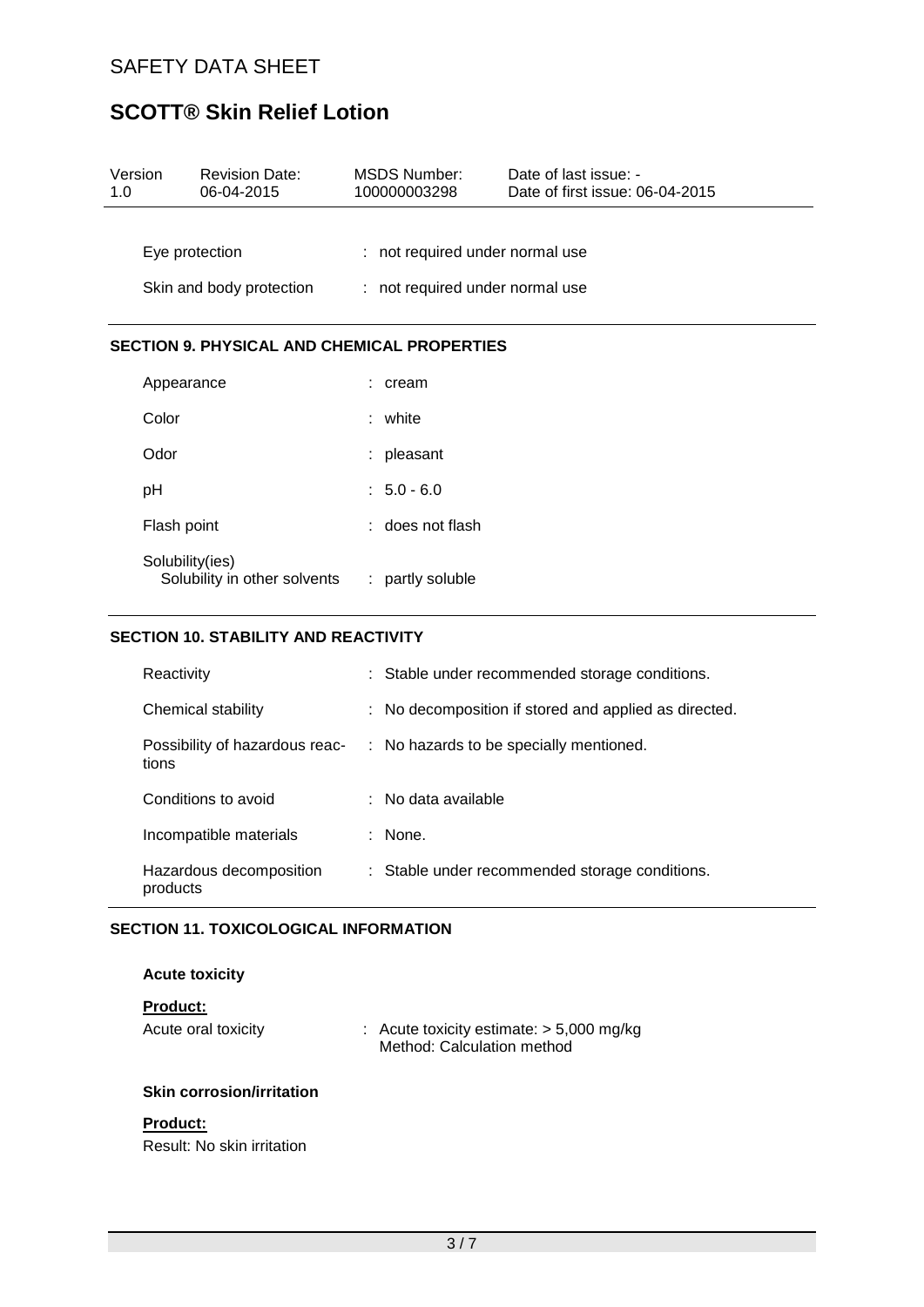| Version<br>1.0  | <b>Revision Date:</b><br>06-04-2015      | <b>MSDS Number:</b><br>100000003298                                       | Date of last issue: -<br>Date of first issue: 06-04-2015                                                                             |
|-----------------|------------------------------------------|---------------------------------------------------------------------------|--------------------------------------------------------------------------------------------------------------------------------------|
|                 | Serious eye damage/eye irritation        |                                                                           |                                                                                                                                      |
| <b>Product:</b> |                                          |                                                                           |                                                                                                                                      |
|                 | Result: No eye irritation                |                                                                           |                                                                                                                                      |
|                 | <b>Respiratory or skin sensitization</b> |                                                                           |                                                                                                                                      |
| <b>Product:</b> |                                          |                                                                           |                                                                                                                                      |
|                 |                                          | Remarks: Based on available data, the classification criteria are not met |                                                                                                                                      |
|                 |                                          |                                                                           |                                                                                                                                      |
|                 | Carcinogenicity                          |                                                                           |                                                                                                                                      |
| <b>IARC</b>     |                                          | human carcinogen by IARC.                                                 | No ingredient of this product present at levels greater than or<br>equal to 0.1% is identified as probable, possible or confirmed    |
| <b>OSHA</b>     |                                          | gen by OSHA.                                                              | No ingredient of this product present at levels greater than or<br>equal to 0.1% is identified as a carcinogen or potential carcino- |
| <b>NTP</b>      |                                          | by NTP.                                                                   | No ingredient of this product present at levels greater than or<br>equal to 0.1% is identified as a known or anticipated carcinogen  |
|                 | <b>Further information</b>               |                                                                           |                                                                                                                                      |
| <b>Product:</b> |                                          |                                                                           |                                                                                                                                      |
|                 | ered to be hazardous to health.          |                                                                           | Remarks: The product contains no substances which at their given concentration, are consid-                                          |

# **SECTION 12. ECOLOGICAL INFORMATION**

| <b>Ecotoxicity</b>                        |                                      |  |  |  |
|-------------------------------------------|--------------------------------------|--|--|--|
| <b>Product:</b><br>Toxicity to fish       | Remarks: No data available           |  |  |  |
| <b>Persistence and degradability</b>      |                                      |  |  |  |
| <b>Product:</b><br>Biodegradability       | : Remarks: No information available. |  |  |  |
| <b>Bioaccumulative potential</b>          |                                      |  |  |  |
| <b>Product:</b><br><b>Bioaccumulation</b> | : Remarks: No data available         |  |  |  |
| <b>Mobility in soil</b>                   |                                      |  |  |  |
| <b>Product:</b>                           |                                      |  |  |  |
|                                           | 4/7                                  |  |  |  |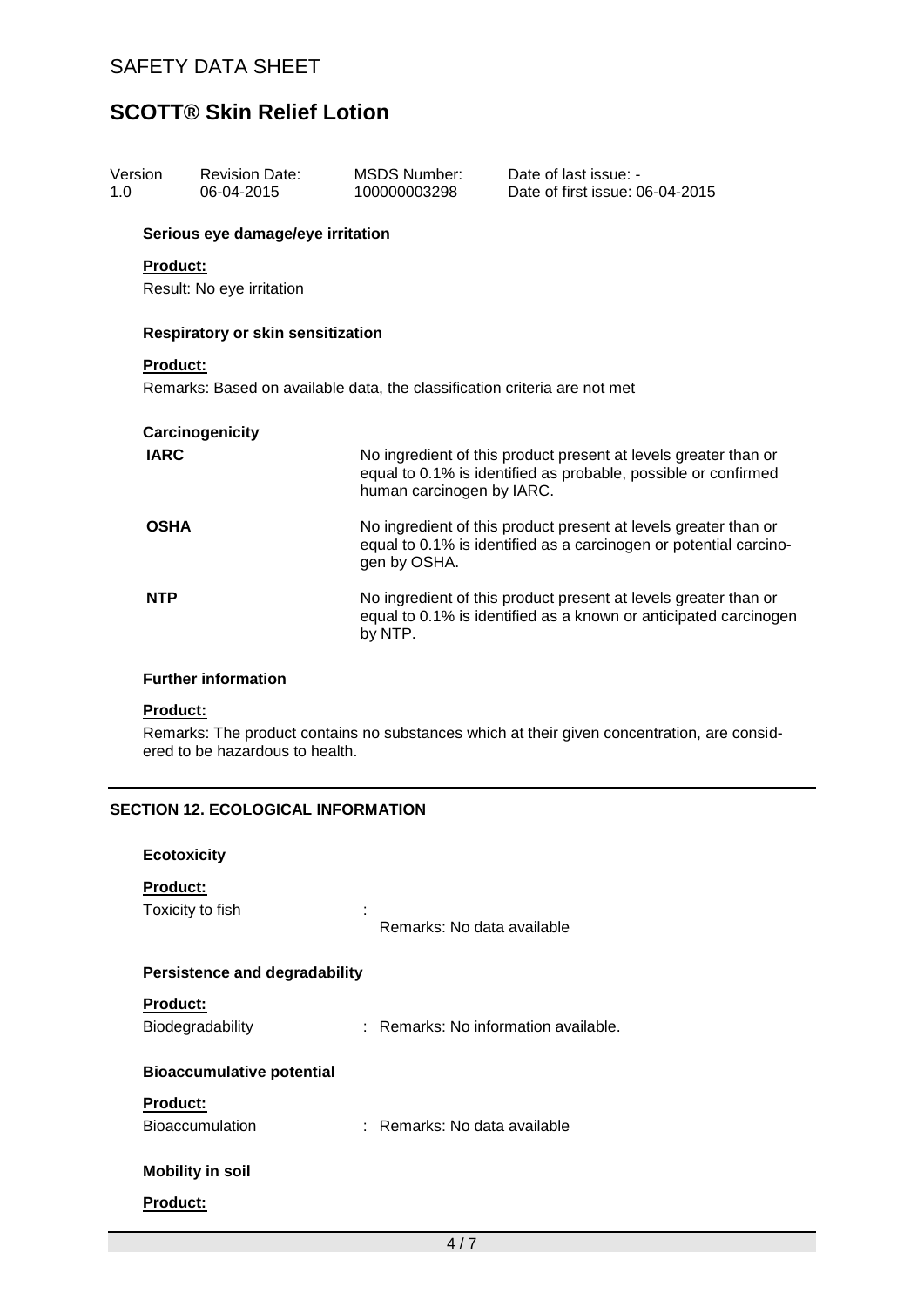| Version<br>1.0                                     | <b>Revision Date:</b><br>06-04-2015   | <b>MSDS Number:</b><br>100000003298 |             | Date of last issue: -<br>Date of first issue: 06-04-2015        |
|----------------------------------------------------|---------------------------------------|-------------------------------------|-------------|-----------------------------------------------------------------|
| Distribution among environ-<br>mental compartments |                                       | $:$ Remarks: No data available      |             |                                                                 |
| Other adverse effects                              |                                       |                                     |             |                                                                 |
|                                                    | <b>Product:</b>                       |                                     |             |                                                                 |
|                                                    | Results of PBT and vPvB<br>assessment |                                     | are not met | : Remarks: Based on available data, the classification criteria |
| mation                                             | Additional ecological infor-          |                                     |             | : There is no data available for this product.                  |

## **SECTION 13. DISPOSAL CONSIDERATIONS**

| <b>Disposal methods</b><br>Waste from residues | : Dispose of in accordance with local regulations.                                              |
|------------------------------------------------|-------------------------------------------------------------------------------------------------|
| Contaminated packaging                         | : Empty remaining contents.<br>Dispose of as unused product.<br>Do not re-use empty containers. |

# **SECTION 14. TRANSPORT INFORMATION**

#### **International Regulation**

**IATA-DGR**

Not regulated as a dangerous good

#### **IMDG-Code**

Not regulated as a dangerous good

**Transport in bulk according to Annex II of MARPOL 73/78 and the IBC Code** Not applicable for product as supplied.

#### **Domestic regulation**

**49 CFR** Not regulated as a dangerous good

## **SECTION 15. REGULATORY INFORMATION**

| <b>SARA 302</b> | : No chemicals in this material are subject to the reporting<br>requirements of SARA Title III, Section 302.                                                                              |
|-----------------|-------------------------------------------------------------------------------------------------------------------------------------------------------------------------------------------|
|                 | No chemicals in this material are subject to the reporting<br>requirements of SARA Title III, Section 302.                                                                                |
| <b>SARA 313</b> | : This material does not contain any chemical components with<br>known CAS numbers that exceed the threshold (De Minimis)<br>reporting levels established by SARA Title III, Section 313. |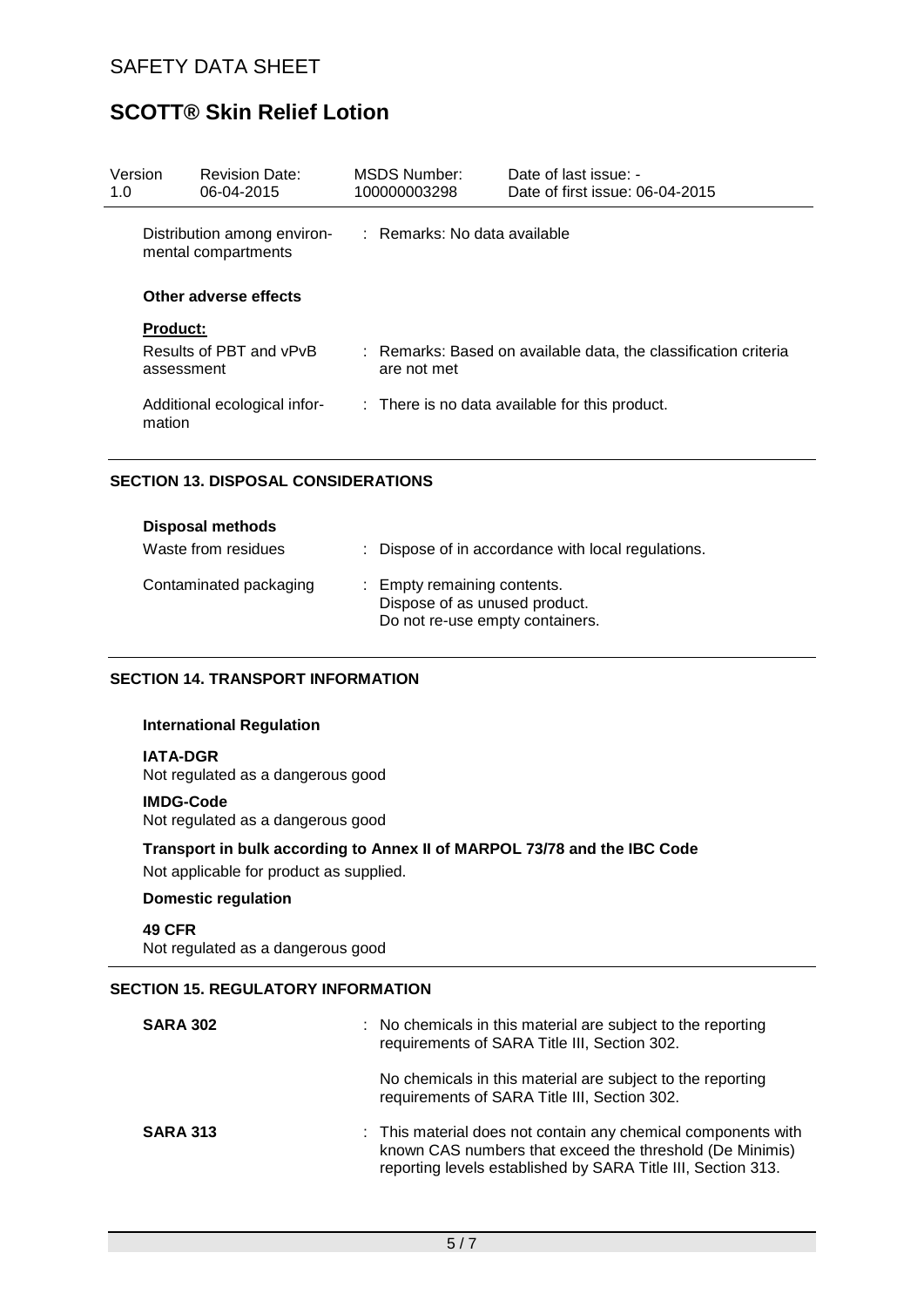$\overline{a}$ 

# **SCOTT® Skin Relief Lotion**

| Version<br>1.0 | <b>Revision Date:</b><br>06-04-2015                              | <b>MSDS Number:</b><br>100000003298 | Date of last issue: -<br>Date of first issue: 06-04-2015                                                                                                                                                                       |                       |  |
|----------------|------------------------------------------------------------------|-------------------------------------|--------------------------------------------------------------------------------------------------------------------------------------------------------------------------------------------------------------------------------|-----------------------|--|
|                |                                                                  |                                     | This material does not contain any chemical components with<br>known CAS numbers that exceed the threshold (De Minimis)<br>reporting levels established by SARA Title III, Section 313.                                        |                       |  |
|                | <b>Massachusetts Right To Know</b>                               | Know Act.                           | No components are subject to the Massachusetts Right to                                                                                                                                                                        |                       |  |
|                | Pennsylvania Right To Know<br>7732-18-5<br>Propylene Glycol      |                                     | Not Assigned<br>$57 - 55 - 6$                                                                                                                                                                                                  | 70 - 90 %<br>$1 - 5%$ |  |
|                | <b>New Jersey Right To Know</b><br>7732-18-5<br>Propylene Glycol |                                     | Not Assigned<br>$57 - 55 - 6$                                                                                                                                                                                                  | 70 - 90 %<br>$1 - 5%$ |  |
|                | <b>California Prop 65</b>                                        |                                     | : This product does not contain any chemicals known to the<br>State of California to cause cancer, birth, or any other<br>reproductive defects.                                                                                |                       |  |
|                |                                                                  |                                     | The ingredients of this product are reported in the following inventories:<br>: This mixture contains only ingredients which have been<br>subject to a pre-registration according to Regulation (EU) No.<br>1907/2006 (REACH). |                       |  |

#### **Inventories**

AICS (Australia), DSL (Canada), IECSC (China), REACH (European Union), ENCS (Japan), ISHL (Japan), KECI (Korea), NZIoC (New Zealand), PICCS (Philippines), TSCA (USA)

## **SECTION 16. OTHER INFORMATION**

**Further information**



| S<br>0<br>tability | <b>HEALTH</b>          |  |
|--------------------|------------------------|--|
|                    | <b>FLAMMABILITY</b>    |  |
|                    | <b>PHYSICAL HAZARD</b> |  |

4 = Extreme, \* = Chronic

```
Revision Date : 06-04-2015
```